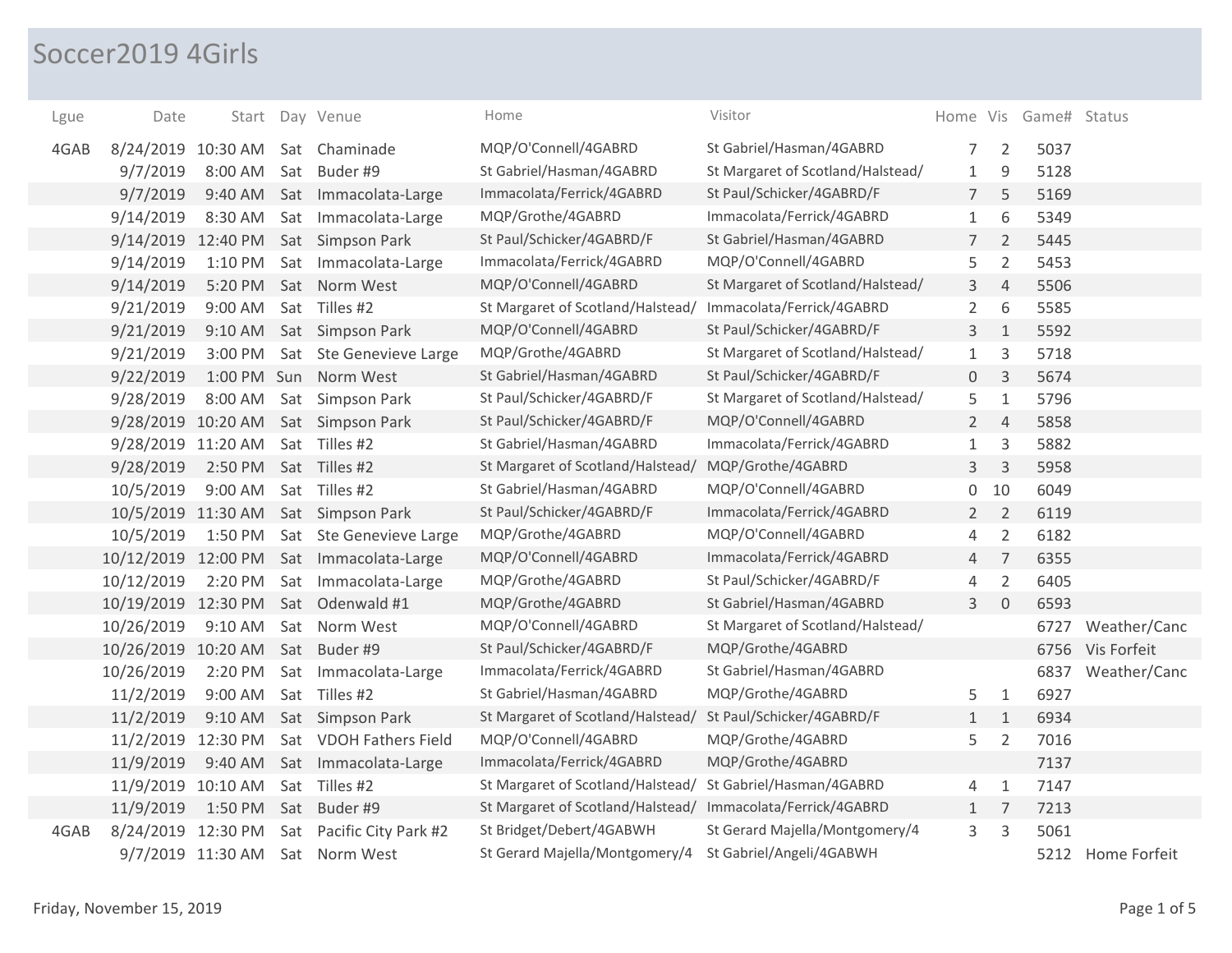| Lgue | Date                | Start             |     | Day Venue                                    | Home                               | Visitor                            |                |                     | Home Vis Game# Status |              |
|------|---------------------|-------------------|-----|----------------------------------------------|------------------------------------|------------------------------------|----------------|---------------------|-----------------------|--------------|
| 4GAB |                     |                   |     | 9/7/2019 12:40 PM Sat Simpson Park           | St Paul/Schicker/4GABWH/H          | MQP/Hugge/4GABWH                   | $\overline{4}$ | $\mathbf 0$         | 5239                  |              |
|      | 9/7/2019            | 1:45 PM           |     | Sat Pacific City Park #2                     | St Bridget/Debert/4GABWH           | Christ Comm Luth/Burgdorf/4GAB     | 6              | $\mathbf{1}$        | 5255                  |              |
|      | 9/14/2019           | $9:00$ AM         |     | Sat Tilles #2                                | Christ Comm Luth/Burgdorf/4GAB     | St Gabriel/Angeli/4GABWH           | 3              | $\overline{7}$      | 5359                  |              |
|      | 9/14/2019 12:40 PM  |                   |     | Sat Buder #9                                 | MQP/Hugge/4GABWH                   | St Gerard Majella/Montgomery/4     | $\mathbf{1}$   | 6                   | 5442                  |              |
|      | 9/21/2019 10:10 AM  |                   | Sat | Tilles #2                                    | St Gabriel/Angeli/4GABWH           | MQP/Hugge/4GABWH                   | $\mathbf{1}$   | $\overline{2}$      | 5613                  |              |
|      | 9/21/2019 11:00 AM  |                   |     | Sat Pacific City Park #2                     | Christ Comm Luth/Burgdorf/4GAB     | St Bridget/Debert/4GABWH           | 1              | $\overline{4}$      | 5344                  |              |
|      | 9/28/2019 11:30 AM  |                   |     | Sat Buder #9                                 | MQP/Hugge/4GABWH                   | St Gerard Majella/Montgomery/4     | 3              | 6                   | 5884                  |              |
|      | 9/28/2019           | 1:50 PM           |     | Sat Simpson Park                             | St Gabriel/Angeli/4GABWH           | St Bridget/Debert/4GABWH           | 3              | 3                   | 5694                  |              |
|      | 10/5/2019 10:20 AM  |                   |     | Sat Norm West                                | MQP/Hugge/4GABWH                   | St Gabriel/Angeli/4GABWH           | 1              | 2                   | 6083                  |              |
|      | 10/5/2019 11:30 AM  |                   |     | Sat Norm West                                | St Gerard Majella/Montgomery/4     | Christ Comm Luth/Burgdorf/4GAB     | 4              | $\mathbf 0$         | 6116                  |              |
|      | 10/5/2019           | 1:50 PM           |     | Sat Simpson Park                             | St Paul/Schicker/4GABWH/H          | St Bridget/Debert/4GABWH           | 3              | $\overline{2}$      | 6178                  |              |
|      | 10/12/2019 11:20 AM |                   |     | Sat Tilles #2                                | St Margaret of Scotland/Halstead/  | Christ Comm Luth/Burgdorf/4GAB     | $\mathbf{1}$   | $\mathsf{3}$        | 7288                  |              |
|      | 10/12/2019 12:30 PM |                   |     | Sat Tilles #2                                | St Gabriel/Angeli/4GABWH           | MQP/Hugge/4GABWH                   | 1              | 2                   | 6371                  |              |
|      | 10/12/2019 12:40 PM |                   | Sat | Buder #9                                     | St Gerard Majella/Montgomery/4     | St Bridget/Debert/4GABWH           | 0              | $\overline{4}$      | 6373                  |              |
|      | 10/19/2019          | 8:30 AM           |     | Sat Immacolata-Large                         | St Paul/Schicker/4GABWH/H          | St Gabriel/Angeli/4GABWH           | 4              | $\overline{2}$      | 5941                  |              |
|      |                     |                   |     | 10/19/2019 12:30 PM Sat Pacific City Park #2 | St Bridget/Debert/4GABWH           | Christ Comm Luth/Burgdorf/4GAB     | $\overline{4}$ | $\overline{2}$      | 6984                  |              |
|      | 10/19/2019 12:40 PM |                   |     | Sat Simpson Park                             | St Paul/Schicker/4GABWH/H          | St Gerard Majella/Montgomery/4     | 0              | $\mathsf{O}\xspace$ | 6602                  |              |
|      | 10/20/2019          |                   |     | 2:00 PM Sun Pacific City Park #2             | St Bridget/Debert/4GABWH           | MQP/Hugge/4GABWH                   |                |                     | 6529                  |              |
|      | 10/26/2019 12:30 PM |                   |     | Sat Tilles #2                                | Christ Comm Luth/Burgdorf/4GAB     | St Gerard Majella/Montgomery/4     |                |                     | 6805                  | Weather/Canc |
|      | 10/26/2019 12:40 PM |                   |     | Sat Simpson Park                             | St Gabriel/Angeli/4GABWH           | St Bridget/Debert/4GABWH           | $\mathbf{3}$   | $\overline{2}$      | 6809                  |              |
|      | 10/26/2019          | 3:00 PM           |     | Sat Norm West                                | MQP/Hugge/4GABWH                   | Christ Comm Luth/Burgdorf/4GAB     |                |                     | 6848                  | Weather/Canc |
|      | 11/2/2019 11:30 AM  |                   |     | Sat Norm West                                | St Gerard Majella/Montgomery/4     | St Gabriel/Angeli/4GABWH           |                |                     | 6990                  |              |
|      | 11/2/2019 12:30 PM  |                   |     | Sat Tilles #2                                | Christ Comm Luth/Burgdorf/4GAB     | MQP/Hugge/4GABWH                   | 1              | $\overline{2}$      | 7015                  |              |
|      | 11/9/2019 10:00 AM  |                   |     | Sat Pacific City Park #2                     | St Bridget/Debert/4GABWH           | MQP/Hugge/4GABWH                   |                |                     | 7142                  |              |
|      | 11/9/2019 11:30 AM  |                   |     | Sat Norm West                                | St Gerard Majella/Montgomery/4     | St Paul/Schicker/4GABWH/H          |                |                     | 7175                  |              |
|      | 11/9/2019 12:30 PM  |                   |     | Sat Tilles #2                                | Christ Comm Luth/Burgdorf/4GAB     | St Gabriel/Angeli/4GABWH           | $\mathbf{1}$   | 3                   | 7195                  |              |
| 4GCR | 8/24/2019           | 9:40 AM           |     | Sat Southwest                                | Holy Redeemer/Baley/4GCRD          | St Joan of Arc/Taylor/4GCRD        | 12             | $\mathbf 0$         | 5027                  |              |
|      | 8/24/2019 11:45 AM  |                   |     | Sat Chaminade                                | Our Lady of the Pillar/Hillen/4GCR | Annunciation/Clark/4GCRD           | $\overline{2}$ | 5                   | 5050                  |              |
|      |                     | 9/7/2019 10:50 AM |     | Sat Southwest                                | Annunciation/Clark/4GCRD           | St Peter/Werner/4GCRD              | 2              | 6                   | 5198                  |              |
|      | 9/7/2019            | 2:20 PM           |     | Sat Southwest                                | Holy Redeemer/Baley/4GCRD          | Our Lady of the Pillar/Hillen/4GCR | 3              | 1                   | 5268                  |              |
|      | 9/14/2019           | 12:30 PM          |     | Sat Tilles #2                                | St Joan of Arc/Taylor/4GCRD        | Our Lady of the Pillar/Hillen/4GCR | 0              | 7                   | 5440                  |              |
|      | 9/14/2019           | 3:10 PM           |     | Sat Odenwald #1                              | Annunciation/Clark/4GCRD           | Holy Redeemer/Baley/4GCRD          | $\mathbf{1}$   | 4                   | 5496                  |              |
|      | 9/14/2019           | 4:10 PM           |     | Sat Norm West                                | St Peter/Deisner/4GCRD             | Christ the King/Norkaitis/4GCRD    | $\mathbf{1}$   | 8                   | 5504                  |              |
|      | 9/15/2019           | 3:20 PM Sun       |     | Norm West                                    | Our Lady of Prov/Koscielski/4GCR   | Annunciation/Clark/4GCRD           | 8              | 1                   | 5520                  |              |
|      | 9/21/2019 10:20 AM  |                   |     | Sat Norm West                                | Our Lady of Prov/Koscielski/4GCR   | Holy Redeemer/Baley/4GCRD          | $\overline{2}$ | 1                   | 5617                  |              |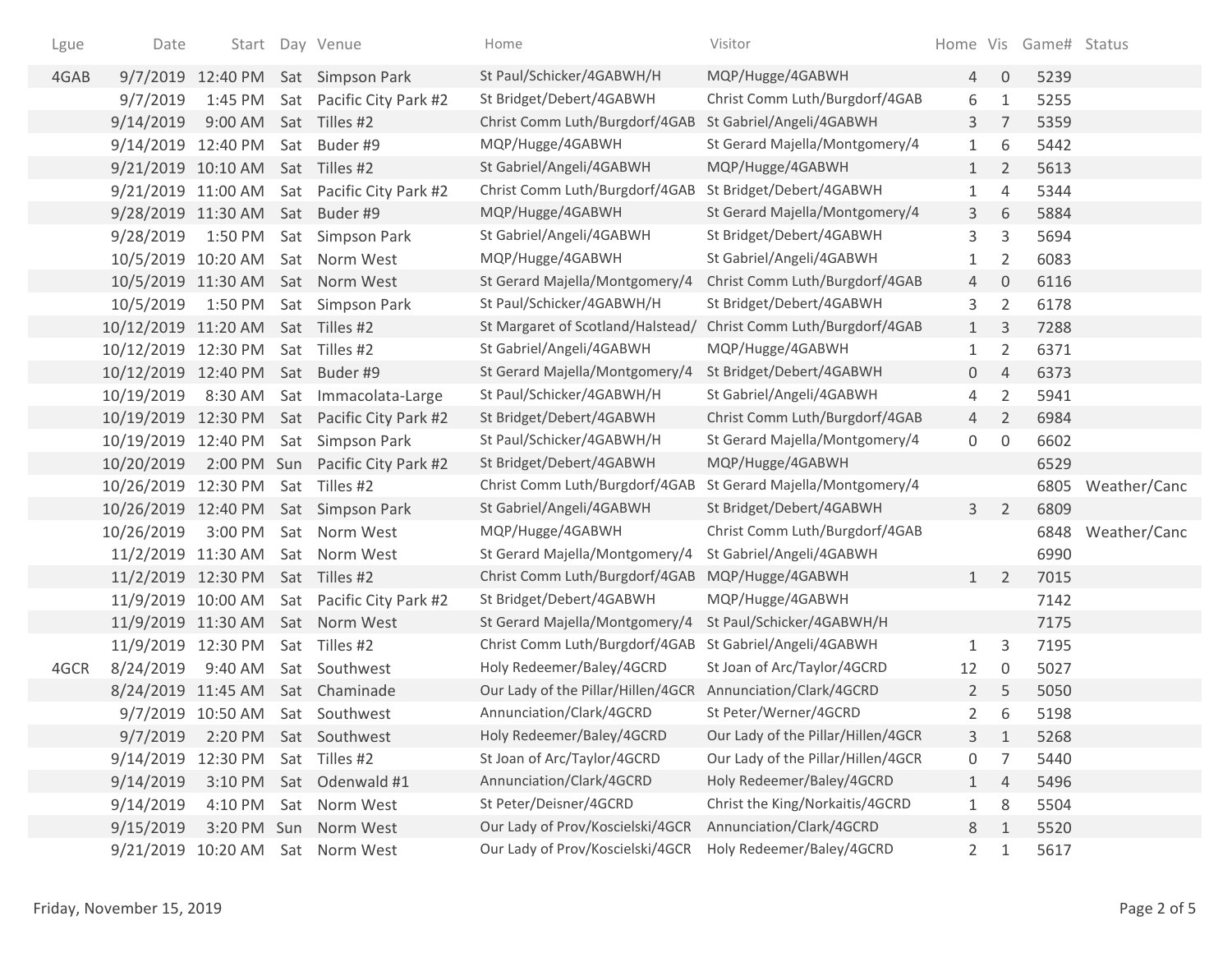| Lgue | Date                | Start             |     | Day Venue                       | Home                                                           | Visitor                            |                       |                     | Home Vis Game# Status |                   |
|------|---------------------|-------------------|-----|---------------------------------|----------------------------------------------------------------|------------------------------------|-----------------------|---------------------|-----------------------|-------------------|
| 4GCR | 9/21/2019           |                   |     | 1:50 PM Sat Ste Genevieve Large | St Peter/Werner/4GCRD                                          | Our Lady of the Pillar/Hillen/4GCR | $\overline{2}$        | 3                   | 5701                  |                   |
|      | 9/21/2019           | 3:30 PM           |     | Sat Kirkwood Upper              | St Peter/Deisner/4GCRD                                         | St Joan of Arc/Taylor/4GCRD        |                       |                     |                       | 5722 Vis Forfeit  |
|      | 9/21/2019           | 6:00 PM           |     | Sat Kirkwood Upper              | St Peter/Werner/4GCRD                                          | Christ the King/Norkaitis/4GCRD    | 5                     | $\overline{2}$      | 5730                  |                   |
|      | 9/22/2019           | 3:20 PM Sun       |     | Norm West                       | Our Lady of Prov/Koscielski/4GCR                               | Christ the King/Norkaitis/4GCRD    | $\mathbf{2}^{\prime}$ | 0                   | 5246                  |                   |
|      | 9/27/2019           | 6:25 PM           | Fri | Kirkwood Upper                  | St Peter/Deisner/4GCRD                                         | Our Lady of Prov/Koscielski/4GCR   | $\mathbf{1}$          | 1                   | 5775                  |                   |
|      | 9/28/2019 11:30 AM  |                   |     | Sat Ste Genevieve Large         | Our Lady of the Pillar/Hillen/4GCR                             | Our Lady of Prov/Koscielski/4GCR   | $\overline{2}$        | 5                   | 5893                  |                   |
|      | 9/28/2019           | 1:40 PM           |     | Sat Tilles #2                   | St Joan of Arc/Taylor/4GCRD                                    | Annunciation/Clark/4GCRD           | 3                     | 7                   | 5936                  |                   |
|      | 9/28/2019           | 2:20 PM           |     | Sat Kirkwood Upper              | Our Lady of Prov/Koscielski/4GCR                               | St Peter/Deisner/4GCRD             | $\overline{2}$        | $\boldsymbol{0}$    | 5950                  |                   |
|      | 9/28/2019           | 2:20 PM           |     | Sat Southwest                   | Holy Redeemer/Baley/4GCRD                                      | St Peter/Werner/4GCRD              | 0                     | $\overline{4}$      | 5951                  |                   |
|      | 9/29/2019           | 1:00 PM           | Sun | Norm West                       | St Joan of Arc/Taylor/4GCRD                                    | Christ the King/Norkaitis/4GCRD    | $\overline{2}$        | 5                   | 5988                  |                   |
|      | 10/5/2019           | 10:10 AM          |     | Sat Tilles #2                   | St Joan of Arc/Taylor/4GCRD                                    | Christ the King/Norkaitis/4GCRD    | 0                     | $\overline{7}$      | 6079                  |                   |
|      | 10/5/2019           | 12:00 PM          | Sat | Kirkwood Upper                  | St Peter/Werner/4GCRD                                          | Our Lady of Prov/Koscielski/4GCR   | 4                     | 0                   | 6130                  |                   |
|      | 10/5/2019           | 2:20 PM           | Sat | Kirkwood Upper                  | St Peter/Deisner/4GCRD                                         | Holy Redeemer/Baley/4GCRD          | 1                     | 1                   | 6189                  |                   |
|      | 10/12/2019          | 9:40 AM           | Sat | Southwest                       | Holy Redeemer/Baley/4GCRD                                      | Christ the King/Norkaitis/4GCRD    | $\overline{0}$        | 3                   | 6308                  |                   |
|      | 10/12/2019          | 2:20 PM           |     | Sat Kirkwood Upper              | Our Lady of the Pillar/Hillen/4GCR                             | St Peter/Werner/4GCRD              | $\overline{2}$        | 3                   | 6406                  |                   |
|      | 10/12/2019          | 2:50 PM           | Sat | Odenwald #1                     | Annunciation/Clark/4GCRD                                       | St Peter/Deisner/4GCRD             | 4                     | $\overline{7}$      | 6413                  |                   |
|      | 10/18/2019          | 5:15 PM           | Fri | Kirkwood Upper                  | St Peter/Werner/4GCRD                                          | St Joan of Arc/Taylor/4GCRD        | 11                    | $\mathsf{O}\xspace$ | 6463                  |                   |
|      | 10/19/2019          | 8:00 AM           |     | Sat Fogarty                     | Christ the King/Norkaitis/4GCRD                                | Annunciation/Clark/4GCRD           | 8                     | $\mathbf{1}$        | 6481                  |                   |
|      | 10/19/2019          | 10:30 AM          |     | Sat Chaminade                   | Our Lady of the Pillar/Hillen/4GCR                             | St Peter/Deisner/4GCRD             | 4                     | 3                   | 6547                  |                   |
|      | 10/19/2019          | 2:20 PM           |     | Sat Southwest                   | Holy Redeemer/Baley/4GCRD                                      | St Peter/Werner/4GCRD              | 0                     | 5                   | 6635                  |                   |
|      | 10/26/2019          | 9:40 AM           |     | Sat Southwest                   | St Peter/Deisner/4GCRD                                         | Annunciation/Clark/4GCRD           |                       |                     |                       | 6745 Weather/Canc |
|      | 10/26/2019          | 10:10 AM          |     | Sat Tilles #2                   | St Joan of Arc/Taylor/4GCRD                                    | Holy Redeemer/Baley/4GCRD          |                       |                     | 6754                  | Weather/Canc      |
|      | 10/26/2019 10:30 AM |                   |     | Sat Chaminade                   | Our Lady of Prov/Koscielski/4GCR                               | Our Lady of the Pillar/Hillen/4GCR | 5                     | 5                   | 6767                  |                   |
|      | 10/26/2019 11:30 AM |                   |     | Sat Fogarty                     | Christ the King/Norkaitis/4GCRD                                | St Peter/Werner/4GCRD              |                       |                     |                       | 6784 Weather/Canc |
|      | 11/1/2019           | 7:35 PM           | Fri | Kirkwood Upper                  | St Peter/Werner/4GCRD                                          | Annunciation/Clark/4GCRD           | 4                     | 0                   | 6895                  |                   |
|      | 11/2/2019           | 9:10 AM           |     | Sat Fogarty                     | Christ the King/Norkaitis/4GCRD                                | Our Lady of the Pillar/Hillen/4GCR | $\overline{2}$        | $\overline{2}$      | 6931                  |                   |
|      | 11/2/2019           | 9:40 AM           |     | Sat Southwest                   | Holy Redeemer/Baley/4GCRD                                      | St Peter/Deisner/4GCRD             | 1                     | 5                   | 6949                  |                   |
|      | 11/2/2019           | 2:50 PM           |     | Sat Tilles #2                   | Our Lady of Prov/Koscielski/4GCR                               | St Joan of Arc/Taylor/4GCRD        | 10                    | 0                   | 7055                  |                   |
|      | 11/9/2019           | 8:00 AM           |     | Sat Fogarty                     | Christ the King/Norkaitis/4GCRD                                | St Peter/Deisner/4GCRD             | 8                     | 1                   | 7098                  |                   |
|      | 11/9/2019           | 1:40 PM           |     | Sat Tilles #2                   | Our Lady of the Pillar/Hillen/4GCR St Joan of Arc/Taylor/4GCRD |                                    | $\mathsf{O}$          | 0                   | 7212                  |                   |
|      | 11/9/2019           | 2:50 PM           |     | Sat Odenwald #1                 | Annunciation/Clark/4GCRD                                       | Our Lady of Prov/Koscielski/4GCR   | 0                     | 7                   | 7226                  |                   |
| 4GCW | 8/24/2019           | 12:40 PM          |     | Sat Norm West                   | St Gerard Majella/Todt/4GCWH                                   | St Mary Magdalen/Strohmeyer/4G     | 4                     | 0                   | 5063                  |                   |
|      | 9/7/2019            | 9:10 AM           |     | Sat Norm West                   | St Gerard Majella/Todt/4GCWH                                   | St Frances Cabrini/Croat/4GCWH     | 6                     | 1                   | 5157                  |                   |
|      |                     | 9/7/2019 10:45 AM |     | Sat Visitation Upper            | Visitation/McDonagh/4GCWH                                      | Our Lady of Lourdes/Dieher/4GCW    | $\mathbf{1}$          | $\overline{4}$      | 5195                  |                   |
|      |                     | 9/7/2019 12:40 PM |     | Sat Norm West                   | St Peter/Caruso/4GCWH                                          | Holy Redeemer/Foppe/4GCWH          | $\mathbf{1}$          | 2                   | 5977                  |                   |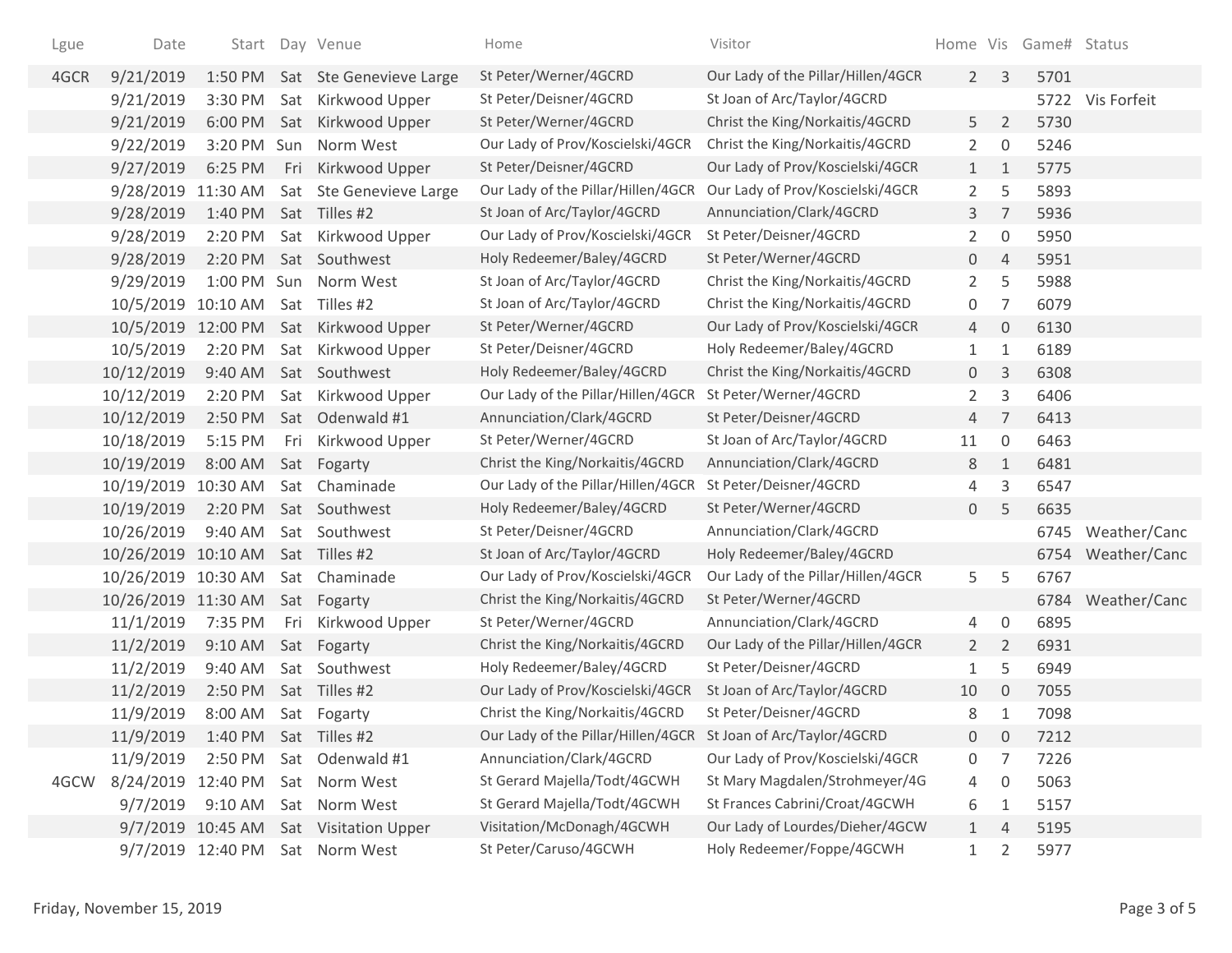| Lgue | Date                             |                       | Start Day Venue               | Home                                                           | Visitor                                                        |                |                     | Home Vis Game# Status |               |
|------|----------------------------------|-----------------------|-------------------------------|----------------------------------------------------------------|----------------------------------------------------------------|----------------|---------------------|-----------------------|---------------|
| 4GCW | 9/7/2019                         | 5:20 PM               | Sat Norm West                 | St Ambrose/Longland/4GCWH                                      | St Mary Magdalen/Strohmeyer/4G                                 | $2^{\circ}$    | $\overline{2}$      | 5288                  |               |
|      | 9/14/2019 11:20 AM               |                       | Sat Tilles #2                 | St Ambrose/Longland/4GCWH                                      | Our Lady of Lourdes/Dieher/4GCW                                | 3              | 4                   | 5412                  |               |
|      | 9/14/2019 11:30 AM               |                       | Sat Norm West                 | St Mary Magdalen/Strohmeyer/4G St Gerard Majella/Todt/4GCWH    |                                                                | $2^{\circ}$    | $\mathbf{1}$        | 5416                  |               |
|      | 9/14/2019                        | 1:10 PM               | Sat Southwest                 | Holy Redeemer/Foppe/4GCWH                                      | Visitation/McDonagh/4GCWH                                      | $\mathbf{1}$   | 3                   | 5455                  |               |
|      | 9/14/2019                        | 1:40 PM Sat Tilles #2 |                               | St Frances Cabrini/Croat/4GCWH                                 | St Peter/Caruso/4GCWH                                          | 0              | 6                   | 5463                  |               |
|      | 9/21/2019                        | 12:00 PM              | Sat Visitation Upper          | Visitation/McDonagh/4GCWH                                      | St Frances Cabrini/Croat/4GCWH                                 | 4              | $\overline{2}$      | 5666                  |               |
|      | 9/21/2019                        | 1:10 PM               | Sat Southwest                 | Holy Redeemer/Foppe/4GCWH                                      | St Ambrose/Longland/4GCWH                                      | $2^{\circ}$    | $\overline{4}$      | 5687                  |               |
|      | 9/21/2019                        | 1:15 PM               | Sat Visitation Upper          | Visitation/McDonagh/4GCWH                                      | St Frances Cabrini/Croat/4GCWH                                 | $\overline{7}$ | $\overline{2}$      | 5688                  |               |
|      | 9/21/2019                        | 4:45 PM               | Sat Kirkwood Upper            | St Peter/Caruso/4GCWH                                          | Our Lady of Lourdes/Dieher/4GCW                                | $2^{\circ}$    | $\overline{2}$      | 5727                  |               |
|      | 9/28/2019                        | 10:20 AM              | Sat Fogarty                   | Our Lady of Lourdes/Dieher/4GCW St Frances Cabrini/Croat/4GCWH |                                                                | 7              | $\boldsymbol{0}$    | 5854                  |               |
|      | 9/28/2019 10:20 AM               |                       | Sat Norm West                 | St Gerard Majella/Todt/4GCWH                                   | Holy Redeemer/Foppe/4GCWH                                      | 1              | 1                   | 5855                  |               |
|      | 9/28/2019                        | 3:00 PM               | Sat Norm West                 |                                                                | St Mary Magdalen/Strohmeyer/4G Our Lady of Lourdes/Dieher/4GCW | $\mathbf{1}$   | $\mathbf{1}$        | 5961                  |               |
|      | 9/28/2019                        |                       | 4:45 PM Sat Kirkwood Upper    | St Peter/Caruso/4GCWH                                          | St Mary Magdalen/Strohmeyer/4G                                 | $\overline{4}$ | $\overline{0}$      | 5975                  |               |
|      | 10/5/2019                        | 10:20 AM              | Sat Fogarty                   | Our Lady of Lourdes/Dieher/4GCW St Gerard Majella/Todt/4GCWH   |                                                                | 3              | $\mathsf{O}\xspace$ | 6082                  |               |
|      | 10/5/2019                        | 1:10 PM               | Sat Southwest                 | Holy Redeemer/Foppe/4GCWH                                      | St Peter/Caruso/4GCWH                                          | $\mathbf{1}$   | $\overline{2}$      | 6160                  |               |
|      | 10/5/2019                        | $1:15$ PM             | Sat Visitation Upper          | St Ambrose/Longland/4GCWH                                      | Visitation/McDonagh/4GCWH                                      | 4              | 3                   | 6161                  |               |
|      | 10/12/2019                       | 1:10 PM               | Sat Kirkwood Upper            | St Peter/Caruso/4GCWH                                          | Visitation/McDonagh/4GCWH                                      | $\mathbf{1}$   | $\mathbf{1}$        | 6383                  |               |
|      | 10/12/2019                       | 1:40 PM               | Sat Tilles #2                 | St Ambrose/Longland/4GCWH                                      | St Gerard Majella/Todt/4GCWH                                   | 3              | 0                   | 6393                  |               |
|      | 10/12/2019                       | 1:50 PM               | Sat ZNGSNorm West             | St Mary Magdalen/Strohmeyer/4G                                 | Our Lady of Lourdes/Dieher/4GCW                                |                |                     |                       | 6397 Vis Canc |
|      | 10/12/2019                       | 2:50 PM               | Sat Tilles #2                 | St Frances Cabrini/Croat/4GCWH                                 | Holy Redeemer/Foppe/4GCWH                                      | $2^{\circ}$    | $\overline{0}$      | 6415                  |               |
|      | 10/19/2019 10:10 AM              |                       | Sat Tilles #2                 | St Frances Cabrini/Croat/4GCWH                                 | St Mary Magdalen/Strohmeyer/4G                                 | 1              | $\overline{0}$      | 6537                  |               |
|      | 10/19/2019 11:30 AM              |                       | Sat Fogarty                   | Our Lady of Lourdes/Dieher/4GCW                                | Holy Redeemer/Foppe/4GCWH                                      | 7              | $\mathsf{O}\xspace$ | 6571                  |               |
|      | 10/19/2019                       |                       | 12:00 PM Sat Visitation Upper | Visitation/McDonagh/4GCWH                                      | St Gerard Majella/Todt/4GCWH                                   | 1              | 5                   | 6589                  |               |
|      | 10/19/2019                       | 4:45 PM               | Sat Kirkwood Upper            | St Peter/Caruso/4GCWH                                          | St Ambrose/Longland/4GCWH                                      | $\mathbf{2}$   | 1                   | 6653                  |               |
|      | 10/26/2019                       | 9:00 AM               | Sat Tilles #2                 | St Ambrose/Longland/4GCWH                                      | St Peter/Caruso/4GCWH                                          |                |                     | 6721                  | Weather/Canc  |
|      | 10/26/2019                       | 12:00 PM              | Sat Visitation Upper          | St Gerard Majella/Todt/4GCWH                                   | Visitation/McDonagh/4GCWH                                      |                |                     | 6802                  | Weather/Canc  |
|      | 10/26/2019                       | $1:10$ PM             | Sat Southwest                 | Holy Redeemer/Foppe/4GCWH                                      | St Frances Cabrini/Croat/4GCWH                                 |                |                     | 6819                  | Weather/Canc  |
|      | 11/2/2019                        | 8:00 AM               | Sat Fogarty                   | Our Lady of Lourdes/Dieher/4GCW Visitation/McDonagh/4GCWH      |                                                                | 5              | $\overline{2}$      | 6903                  |               |
|      | 11/2/2019                        |                       | 9:10 AM Sat Norm West         | St Gerard Majella/Todt/4GCWH                                   | St Peter/Caruso/4GCWH                                          |                |                     | 6932                  |               |
|      | 11/2/2019                        | 1:40 PM Sat Tilles #2 |                               | St Frances Cabrini/Croat/4GCWH                                 | St Ambrose/Longland/4GCWH                                      | 1              | 4                   | 7036                  |               |
|      | 11/2/2019                        | 2:30 PM               | Sat VDOH Fathers Field        | St Peter/Caruso/4GCWH                                          | St Mary Magdalen/Strohmeyer/4G                                 | 3              | 6                   | 6866                  |               |
|      | 11/2/2019                        | 4:00 PM               | Sat Odenwald #1               | Holy Redeemer/Foppe/4GCWH                                      | St Ambrose/Longland/4GCWH                                      | 0              | 6                   | 7065                  |               |
|      | 11/9/2019                        | 9:00 AM               | Sat Tilles #2                 | St Frances Cabrini/Croat/4GCWH                                 | St Gerard Majella/Todt/4GCWH                                   | $\overline{0}$ | 2                   | 7122                  |               |
|      | 11/9/2019                        | $9:10$ AM             | Sat Norm West                 | St Mary Magdalen/Strohmeyer/4G Holy Redeemer/Foppe/4GCWH       |                                                                |                |                     | 7126                  |               |
|      | 11/9/2019 11:20 AM Sat Tilles #2 |                       |                               | Our Lady of Lourdes/Dieher/4GCW St Ambrose/Longland/4GCWH      |                                                                | 3              | 2                   | 7172                  |               |